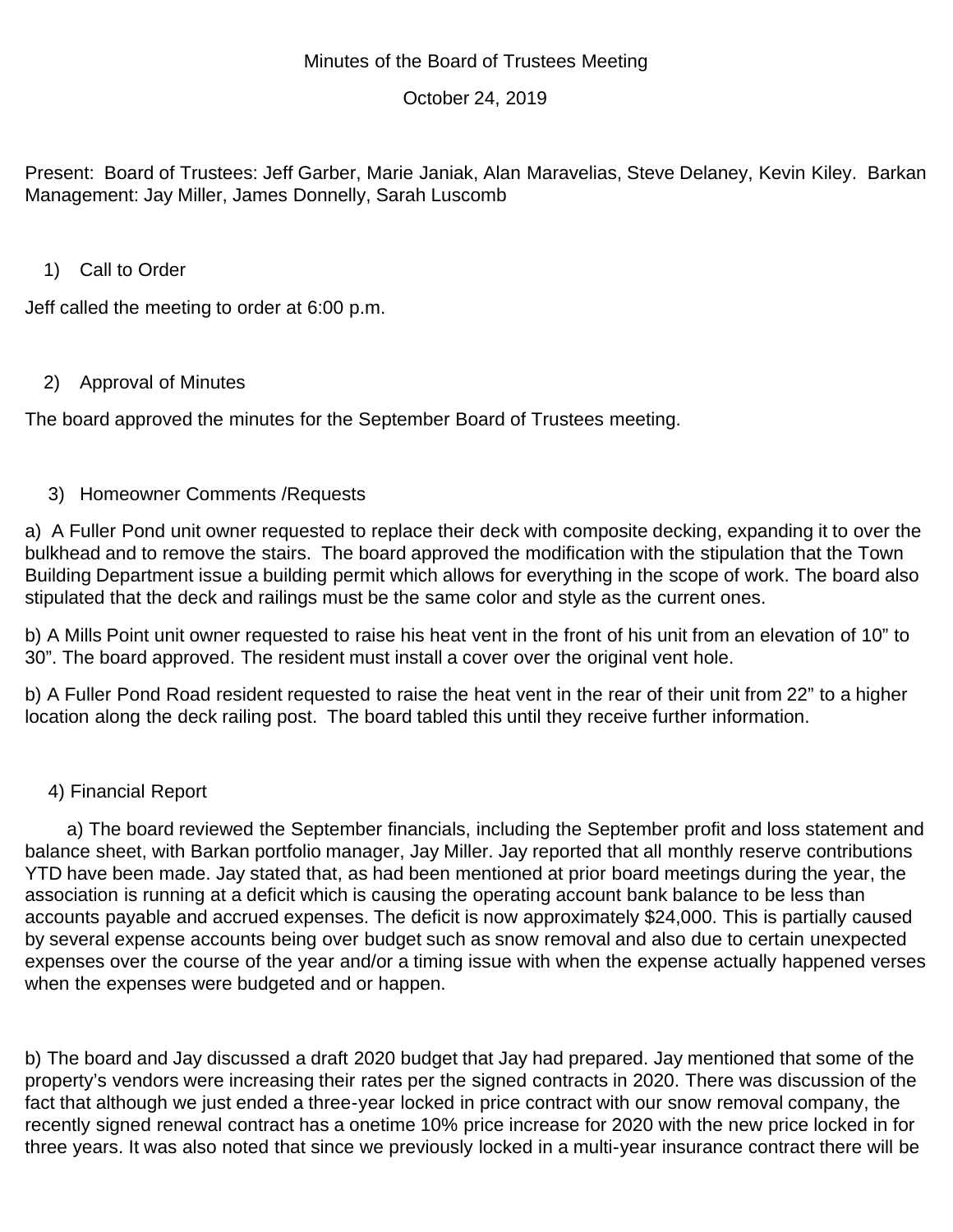no increase in that line item this year. It was also noted that the town of Danvers, from which we get our water, has recently raised rates 12%. Jay stated that based on how FPV was preforming in 2019 and in an effort to reduce those same financial shortfalls in 2020 he decided to review the operating statements for several prior years. He stated that what he found was that the expenses have outpaced the revenues that the property was bringing in for quite a few years. Jay stated that based on his findings he has prepared a budget which he recommends the board approve with a 6% increase in condo fees as well as a few different budget category reallocations (revenue and expense) that are geared toward relieving some of the financial pressure off the association.

There was lengthily discussion among the board concerning Jay's findings and the budget as a whole. The board decided as a cost savings to forgo lifeguards next summer which due to a recent town bylaw change is now allowed. This will result in an \$18,000.00 savings. Jeff commented that 6 % was quite a big increase in one year and he for one would not support a 6% fee increase.

A vote was taken on the proposed budget which passed 3 to 2 with Jeff Garber and Kevin Kiley voting no.

#### 5) Unfinished Business

 The board discussed the fall gutter cleaning. Jim suggested starting before the freezing temperatures came. The board agreed to start on November 15<sup>th</sup>.

#### 5) Masonry

The board approved to have a stone wall repaired at the outside pool area for a cost of \$1,250.00.

#### 6) Landscape Update

 a) Marie gave an update of this month's landscape schedule. She explained the fall cleanup has started which will take 3 weeks. Pruning will be done on Monday October 28<sup>th</sup> and Tuesday October 29th.

#### 7) New Business

 a) The board reviewed two quotes for the replacement of the fence around the garden. A quote from JC Fence for \$6,736.00 was approved.

b) The board voted to put the winter parking ban in effect from December 1<sup>st</sup> to April 1<sup>st</sup>.